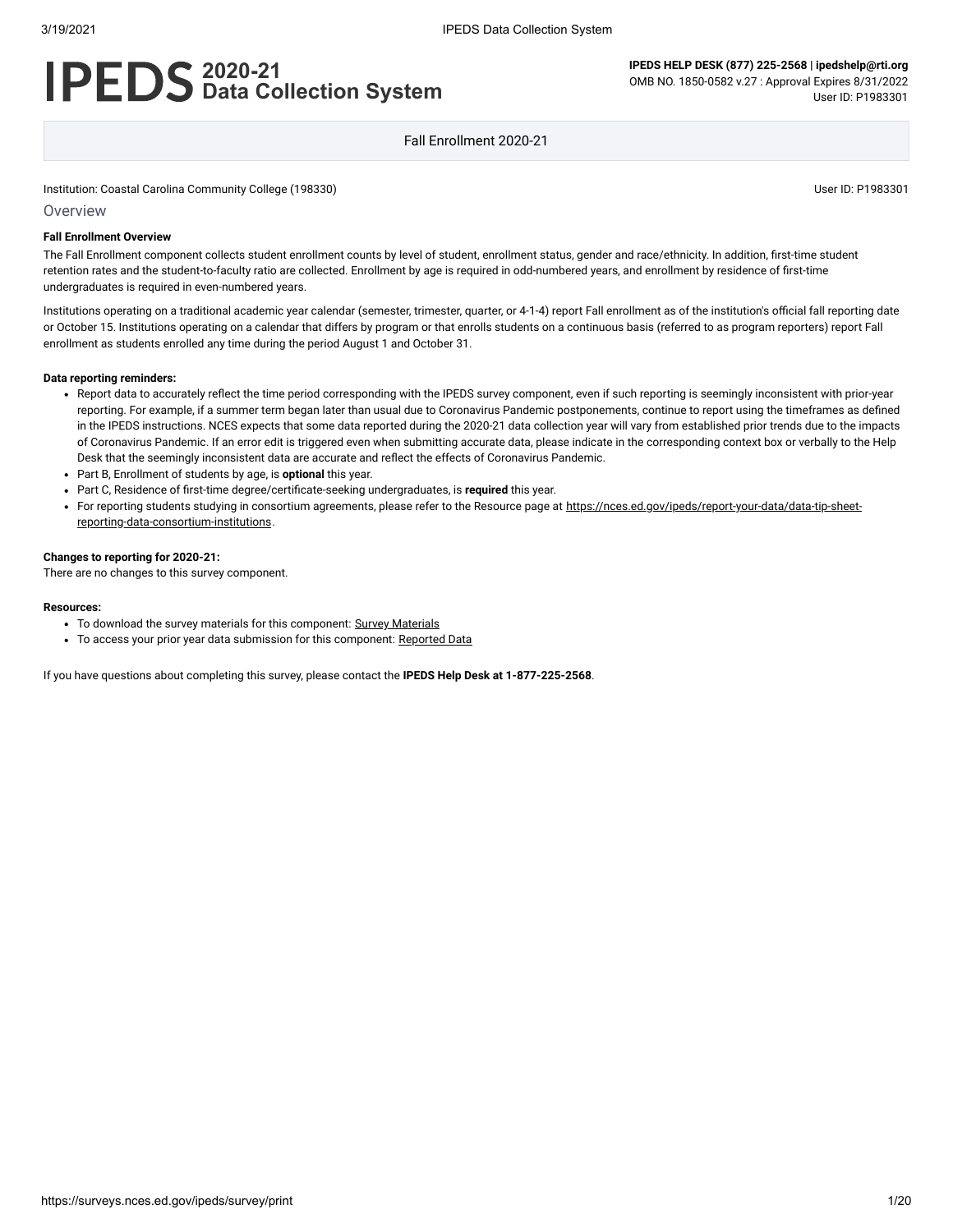### Part Selection

Completion of Part B (Enrollment of Students by Age) is optional this year.

### **Do you wish to complete Part B this year?**

If you select 'Yes', you will be expected to complete the Part B screens. If you select 'No', you will skip Part B.

○ No, I will not complete Part B

Yes, I will complete Part B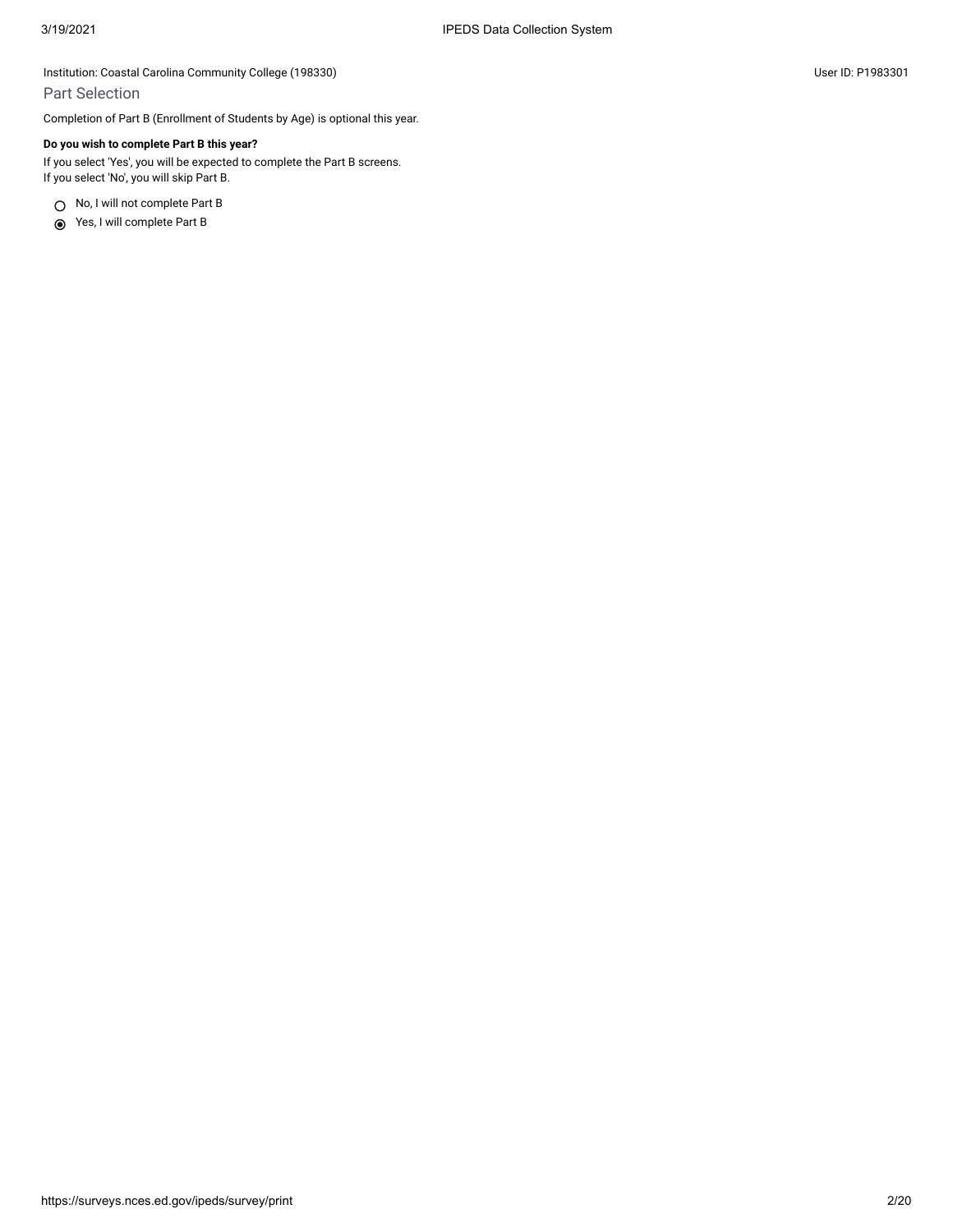### Part A - Fall Enrollment for Full-Time Undergraduate Students

### **Enrollment as of the institution's [official fall reporting date](javascript:openglossary(431)) or as of October 15, 2020**

### [Full-time](javascript:openglossary(259)) [Undergraduate](javascript:openglossary(677)) Students

Reporting Reminders:

- Report Hispanic/Latino individuals of any race as Hispanic/Latino
- Report race for non-Hispanic/Latino individuals only
- Even though Teacher Preparation certificate programs may require a bachelor's degree for admission, they are considered subbaccalaureate undergraduate programs, and students in these programs are undergraduate students.

#### **Men**

|                                              | Degree/certificate-seeking |                                             |                                 |                                      | Non-degree/                 | Total,                                        |  |
|----------------------------------------------|----------------------------|---------------------------------------------|---------------------------------|--------------------------------------|-----------------------------|-----------------------------------------------|--|
| Enrolled for credit                          | First-time                 | Transfer-in<br>(non-first-time<br>entering) | Continuing/<br><b>Returning</b> | Total degree/certificate-<br>seeking | non-certificate-<br>seeking | <b>Full-time</b><br>undergraduate<br>students |  |
| Nonresident alien                            | $\mathbf 0$                | $\overline{2}$                              | $\mathbf{1}$                    | 3                                    | $\mathbf 0$                 | 3                                             |  |
| Hispanic/Latino                              | 29                         | 3                                           | 43                              | 75                                   | 3                           | 78                                            |  |
| American Indian or Alaska Native             | 5                          | 0                                           | $\overline{4}$                  | 9                                    | $\overline{2}$              | 11                                            |  |
| Asian                                        | $\overline{7}$             | $\mathbf 0$                                 | 14                              | 21                                   | $\overline{2}$              | 23                                            |  |
| <b>Black or African American</b>             | 33                         | 9                                           | 65                              | 107                                  | $\overline{7}$              | 114                                           |  |
| Native Hawaiian or Other Pacific<br>Islander | ۹                          | $\mathbf 0$                                 | $\overline{4}$                  | 5                                    | $\mathbf 0$                 | 5                                             |  |
| White                                        | 104                        | 21                                          | 193                             | 318                                  | 30                          | 348                                           |  |
| Two or more races                            | $\mathbf 0$                | $\mathbf 0$                                 | $\mathbf 0$                     | 0                                    | $\mathbf 0$                 | 0                                             |  |
| Race and ethnicity unknown                   | $\mathbf 0$                | $\mathbf 0$                                 | $\mathbf 0$                     | 0                                    | $\mathbf 0$                 | $\mathbf{0}$                                  |  |
| <b>Total men</b>                             | 179                        | 35                                          | 324                             | 538                                  | 44                          | 582                                           |  |
| Total men prior year                         | 210                        | 58                                          | 389                             | 657                                  | 31                          | 688                                           |  |

#### **Women**

|                                              |                |                                             | Degree/certificate-seeking      | Non-degree/                          | Total,                      |                                               |
|----------------------------------------------|----------------|---------------------------------------------|---------------------------------|--------------------------------------|-----------------------------|-----------------------------------------------|
| Enrolled for credit                          | First-time     | Transfer-in<br>(non-first-time<br>entering) | Continuing/<br><b>Returning</b> | Total degree/certificate-<br>seeking | non-certificate-<br>seeking | <b>Full-time</b><br>undergraduate<br>students |
| Nonresident alien                            | 3              | $\mathbf{1}$                                | $\overline{7}$                  | 11                                   | $\mathsf 0$                 | 11                                            |
| Hispanic/Latino                              | 24             | 12                                          | 76                              | 112                                  | 4                           | 116                                           |
| American Indian or Alaska Native             | $\overline{2}$ | 0                                           | 8                               | 10                                   | $\mathbf{0}$                | 10                                            |
| Asian                                        | 8              | 0                                           | 31                              | 39                                   | 4                           | 43                                            |
| <b>Black or African American</b>             | 55             | 11                                          | 129                             | 195                                  | 8                           | 203                                           |
| Native Hawaiian or Other Pacific<br>Islander | 1              | $\mathbf{1}$                                | 9                               | 11                                   | 0                           | 11                                            |
| White                                        | 125            | 76                                          | 399                             | 600                                  | 36                          | 636                                           |
| Two or more races                            | $\mathbf 0$    | 0                                           | $\mathbf 0$                     | 0                                    | $\mathbf 0$                 | 0                                             |
| Race and ethnicity unknown                   | $\mathbf 0$    | 0                                           | $\mathbf 0$                     | 0                                    | $\mathsf 0$                 | 0                                             |
| <b>Total women</b>                           | 218            | 101                                         | 659                             | 978                                  | 52                          | 1,030                                         |
| Total women prior year                       | 298            | 142                                         | 660                             | 1,100                                | 26                          | 1,126                                         |
|                                              |                |                                             |                                 |                                      |                             |                                               |
| Grand total (men+women)                      | 397            | 136                                         | 983                             | 1,516                                | 96                          | 1,612                                         |
| Grand total (men+women) prior<br>year        | 508            | 200                                         | 1,049                           | 1,757                                | 57                          | 1,814                                         |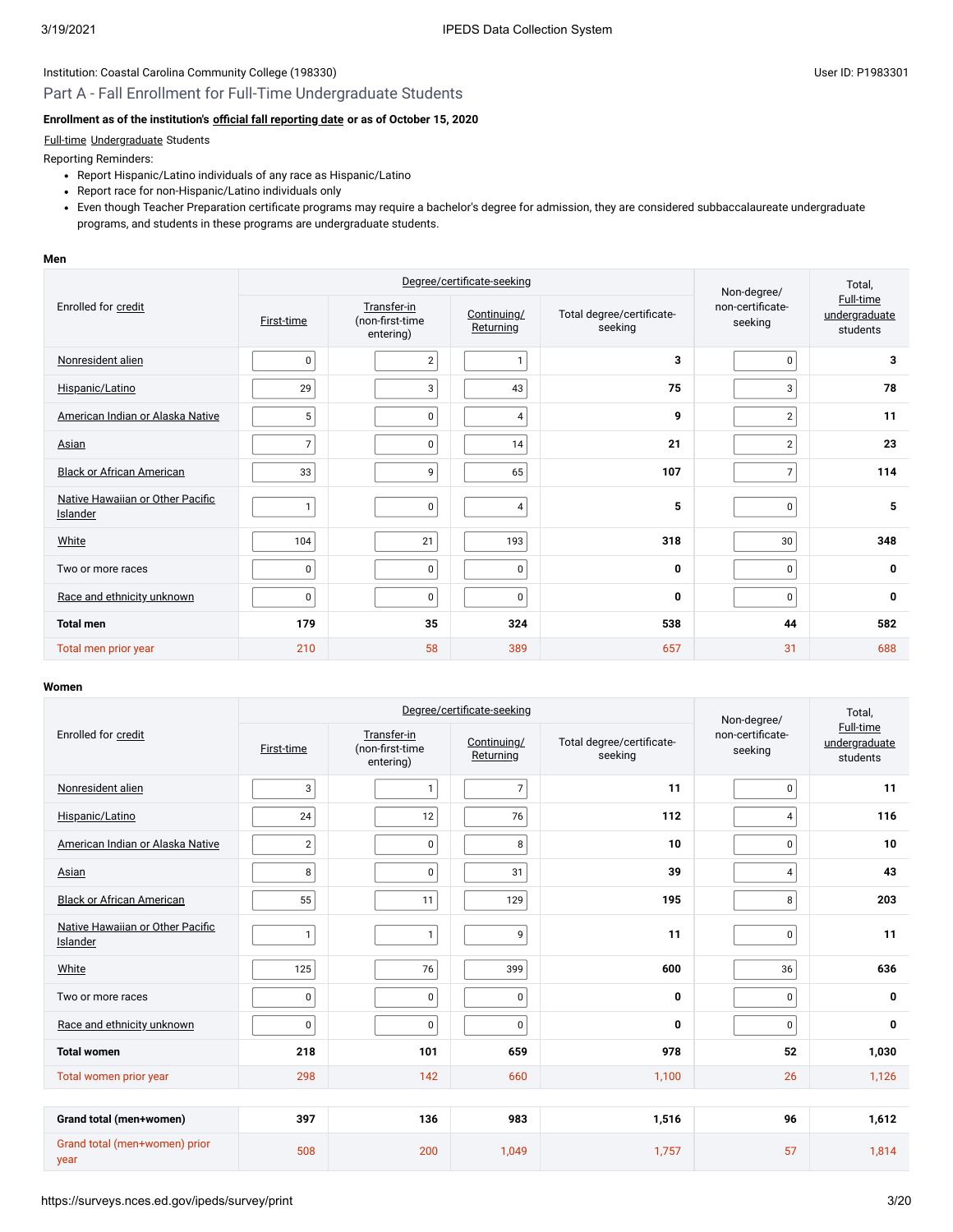### Part A - Fall Enrollment for Part-time Undergraduate Students

### **Enrollment as of the institution's [official fall reporting date](javascript:openglossary(431)) or as of October 15, 2020**

#### [Part-time](javascript:openglossary(469)) [Undergraduate](javascript:openglossary(677)) Students

Reporting Reminders:

- Report Hispanic/Latino individuals of any race as Hispanic/Latino
- Report race for non-Hispanic/Latino individuals only
- Even though Teacher Preparation certificate programs may require a bachelor's degree for admission, they are considered subbaccalaureate undergraduate programs, and students in these programs are undergraduate students.

#### **Men**

|                                              | Degree/certificate-seeking |                                             |                          | Non-degree/                          | Total,                      |                                        |
|----------------------------------------------|----------------------------|---------------------------------------------|--------------------------|--------------------------------------|-----------------------------|----------------------------------------|
| Enrolled for credit                          | First-time                 | Transfer-in<br>(non-first-time<br>entering) | Continuing/<br>Returning | Total degree/certificate-<br>seeking | non-certificate-<br>seeking | part-time<br>undergraduate<br>students |
| Nonresident alien                            | $\mathbf{1}$               | $\mathbf 0$                                 | 1                        | $\overline{2}$                       | $\mathbf{1}$                | 3                                      |
| Hispanic/Latino                              | 32                         | 14                                          | 33                       | 79                                   | 22                          | 101                                    |
| American Indian or Alaska Native             | $\pmb{0}$                  | 0                                           | 3                        | 3                                    | 3                           | 6                                      |
| Asian                                        | 9                          | $\overline{2}$                              | 15                       | 26                                   | 13                          | 39                                     |
| <b>Black or African American</b>             | 30                         | 11                                          | 76                       | 117                                  | 29                          | 146                                    |
| Native Hawaiian or Other Pacific<br>Islander | $\mathbf{1}$               | $\mathbf 0$                                 | 5                        | 6                                    | $\overline{2}$              | 8                                      |
| White                                        | 66                         | 30                                          | 212                      | 308                                  | 112                         | 420                                    |
| Two or more races                            | $\pmb{0}$                  | $\mathbf 0$                                 | $\pmb{0}$                | $\mathbf{0}$                         | $\pmb{0}$                   | $\mathbf 0$                            |
| Race and ethnicity unknown                   | $\pmb{0}$                  | $\pmb{0}$                                   | $\mathbf{0}$             | 0                                    | $\mathbf 0$                 | $\mathbf 0$                            |
| <b>Total men</b>                             | 139                        | 57                                          | 345                      | 541                                  | 182                         | 723                                    |
| Total men prior year                         | 121                        | 50                                          | 335                      | 506                                  | 189                         | 695                                    |

#### **Women**

|                                              | Degree/certificate-seeking |                                             |                          |                                      | Non-degree/                 | Total,                                 |  |
|----------------------------------------------|----------------------------|---------------------------------------------|--------------------------|--------------------------------------|-----------------------------|----------------------------------------|--|
| Enrolled for credit                          | First-time                 | Transfer-in<br>(non-first-time<br>entering) | Continuing/<br>Returning | Total degree/certificate-<br>seeking | non-certificate-<br>seeking | part-time<br>undergraduate<br>students |  |
| Nonresident alien                            | $\mathbf{1}$               | $\mathbf{1}$                                | 3                        | 5                                    | $\pmb{0}$                   | 5                                      |  |
| Hispanic/Latino                              | 22                         | 11                                          | 67                       | 100                                  | 49                          | 149                                    |  |
| American Indian or Alaska Native             | $\pmb{0}$                  | $\mathbf{1}$                                | 12                       | 13                                   | $\overline{7}$              | 20                                     |  |
| Asian                                        | $\overline{2}$             | 5                                           | 33                       | 40                                   | 25                          | 65                                     |  |
| <b>Black or African American</b>             | 25                         | 17                                          | 130                      | 172                                  | 60                          | 232                                    |  |
| Native Hawaiian or Other Pacific<br>Islander | $\mathbf{1}$               | $\pmb{0}$                                   | $\overline{7}$           | 8                                    | $\mathbf{1}$                | 9                                      |  |
| White                                        | 77                         | 73                                          | 374                      | 524                                  | 232                         | 756                                    |  |
| Two or more races                            | $\pmb{0}$                  | $\pmb{0}$                                   | $\pmb{0}$                | 0                                    | $\pmb{0}$                   | $\mathbf 0$                            |  |
| Race and ethnicity unknown                   | 0                          | $\mathbf 0$                                 | $\mathbf 0$              | 0                                    | $\pmb{0}$                   | 0                                      |  |
| <b>Total women</b>                           | 128                        | 108                                         | 626                      | 862                                  | 374                         | 1,236                                  |  |
| Total women prior year                       | 109                        | 139                                         | 667                      | 915                                  | 373                         | 1,288                                  |  |
|                                              |                            |                                             |                          |                                      |                             |                                        |  |
| Grand total (men+women)                      | 267                        | 165                                         | 971                      | 1,403                                | 556                         | 1,959                                  |  |
| Grand total (men+women) prior<br>year        | 230                        | 189                                         | 1,002                    | 1,421                                | 562                         | 1,983                                  |  |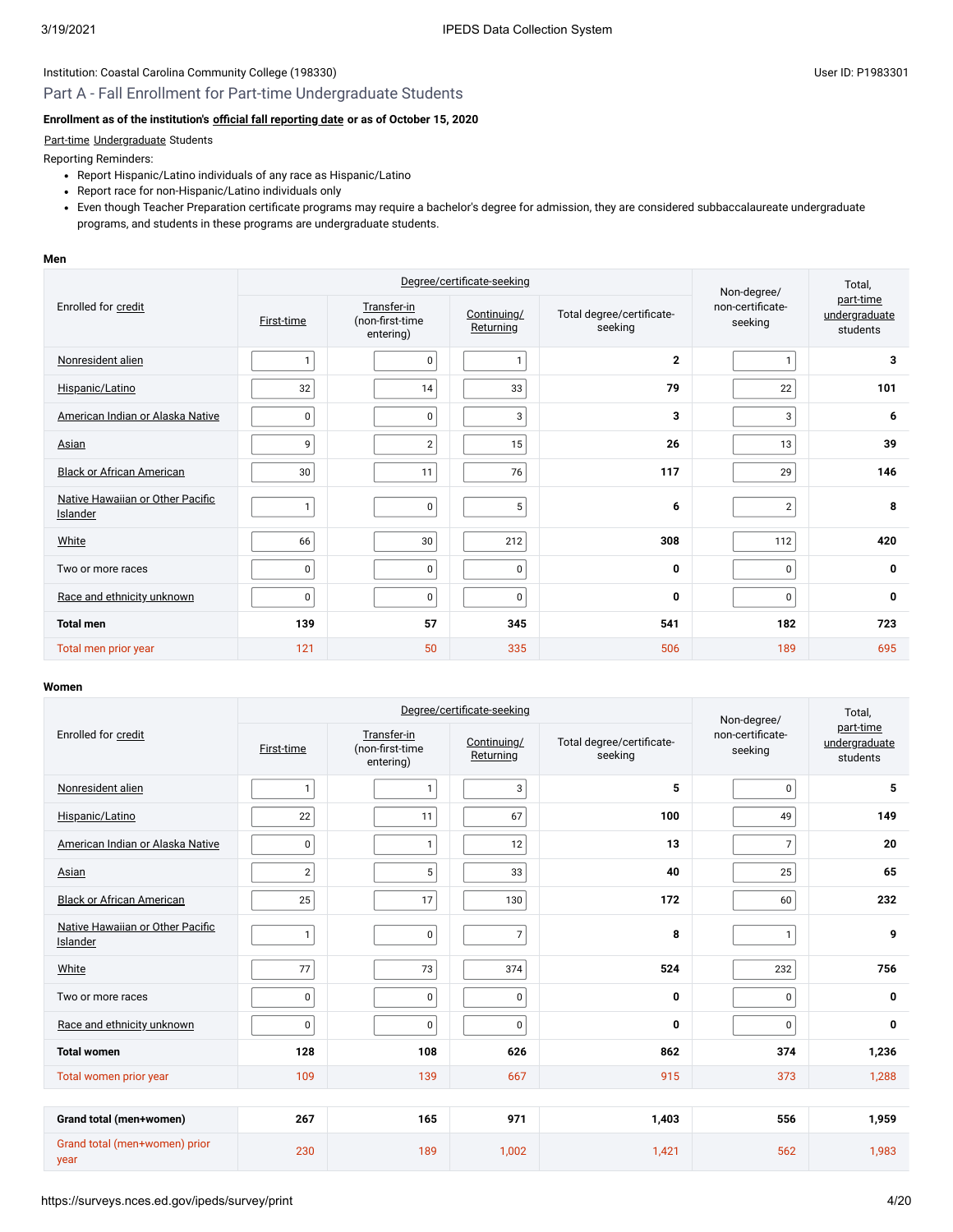## Part A - Fall Enrollment by Distance Education Status

### **Enrollment as of the institution's [official fall reporting date](javascript:openglossary(431)) or as of October 15, 2020**

|                                                                    | Undergraduate Students     |                                    |  |
|--------------------------------------------------------------------|----------------------------|------------------------------------|--|
|                                                                    | Degree/certificate-seeking | Non-degree/non-certificate-seeking |  |
| <b>O</b> Enrolled <i>exclusively</i> in distance education courses | 1,310                      | 407                                |  |
| Enrolled in at least one but not all distance education courses    | 1,469                      | 170                                |  |
| Not enrolled in any distance education courses                     | 140                        | 75                                 |  |
|                                                                    |                            |                                    |  |
| Total (from prior part A screens)                                  | 2,919                      | 652                                |  |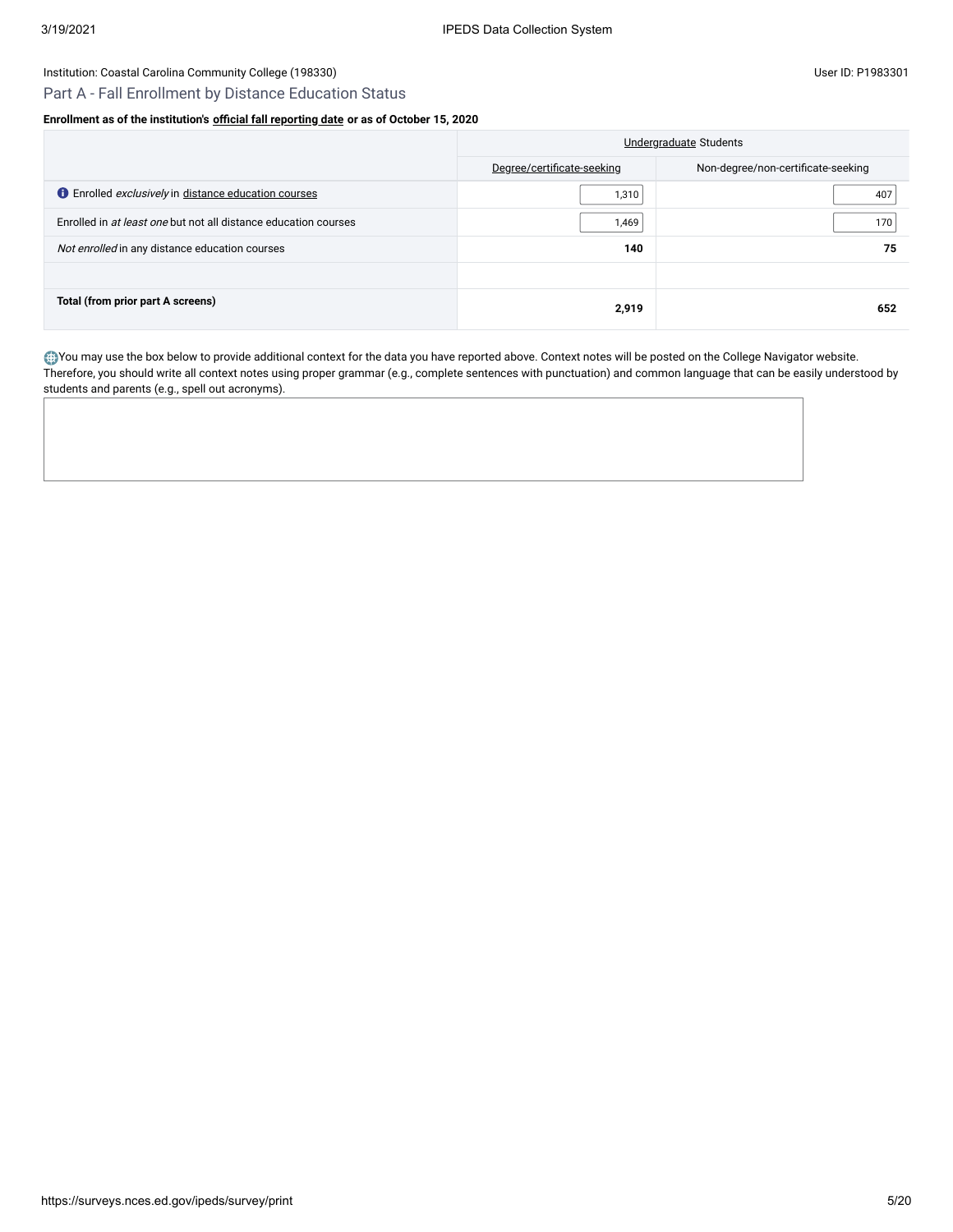### Institution: Coastal Carolina Community College (198330) Conservation: Coastal Carolina Community College (198330)

## Part A - Fall Enrollment by Distance Education Status

### **Of those students exclusively enrolled in distance education courses, report the number that are:**

|                                                                                |           |                            | Undergraduate Students             |
|--------------------------------------------------------------------------------|-----------|----------------------------|------------------------------------|
|                                                                                |           | Degree/certificate-seeking | Non-degree/non-certificate-seeking |
| Located in                                                                     | <b>NC</b> | 1,238                      | 405                                |
| Located in the U.S. but not in                                                 | <b>NC</b> | 72                         |                                    |
| Located in the U.S. but state/jurisdiction unknown                             | $\Omega$  |                            |                                    |
| Located outside the U.S.                                                       |           | $\Omega$                   |                                    |
| Location unknown/unreported                                                    |           | 0                          | 0                                  |
| Total students exclusively enrolled in distance education (from section above) |           | 1,310                      | 407                                |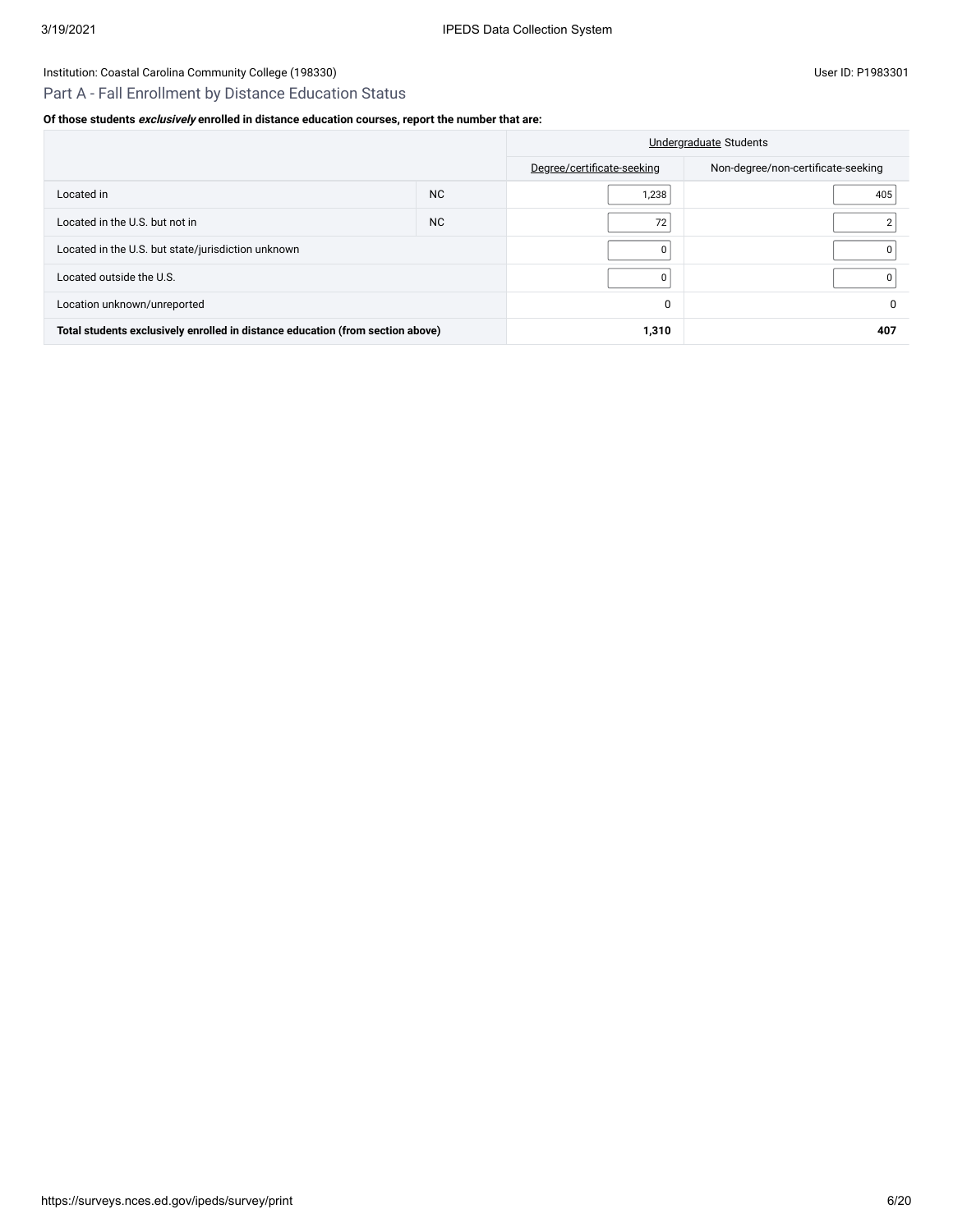## Institution: Coastal Carolina Community College (198330) Conservation: Coastal Carolina Community College (198330) Part A - Fall Enrollment Summary

### **Fall Enrollment Summary**

| len                              |                             |                             |                              |  |  |
|----------------------------------|-----------------------------|-----------------------------|------------------------------|--|--|
| Students enrolled for credit     | Total full-time<br>students | Total part-time<br>students | Grand total,<br>all students |  |  |
| Nonresident alien                |                             | 3                           | o                            |  |  |
| Hispanic/Latino                  | 78                          | 101                         | 179                          |  |  |
| American Indian or Alaska Native |                             | 6                           | 17                           |  |  |
| Asian                            | 23                          | 39                          | 62                           |  |  |

| <b>Black or African American</b>          | 114 | 146 | 260          |
|-------------------------------------------|-----|-----|--------------|
| Native Hawaiian or Other Pacific Islander | 5   | 8   | 13           |
| White                                     | 348 | 420 | 768          |
| Two or more races                         | 0   |     | $\mathbf{0}$ |
| Race and ethnicity unknown                | 0   |     | 0            |
| <b>Total men</b>                          | 582 | 723 | 1,305        |

#### **Women**

| Students enrolled for credit              | Total full-time<br>students | Total part-time<br>students | Grand total,<br>all students |
|-------------------------------------------|-----------------------------|-----------------------------|------------------------------|
| Nonresident alien                         | 11                          | 5                           | 16                           |
| Hispanic/Latino                           | 116                         | 149                         | 265                          |
| American Indian or Alaska Native          | 10                          | 20                          | 30                           |
| Asian                                     | 43                          | 65                          | 108                          |
| <b>Black or African American</b>          | 203                         | 232                         | 435                          |
| Native Hawaiian or Other Pacific Islander | 11                          | 9                           | 20                           |
| White                                     | 636                         | 756                         | 1,392                        |
| Two or more races                         | 0                           | $\mathbf 0$                 | $\mathbf 0$                  |
| Race and ethnicity unknown                | $\mathbf 0$                 | $\mathbf 0$                 | 0                            |
| <b>Total women</b>                        | 1,030                       | 1,236                       | 2,266                        |
|                                           |                             |                             |                              |
| <b>Grand Total (men+women)</b>            | 1,612                       | 1,959                       | 3,571                        |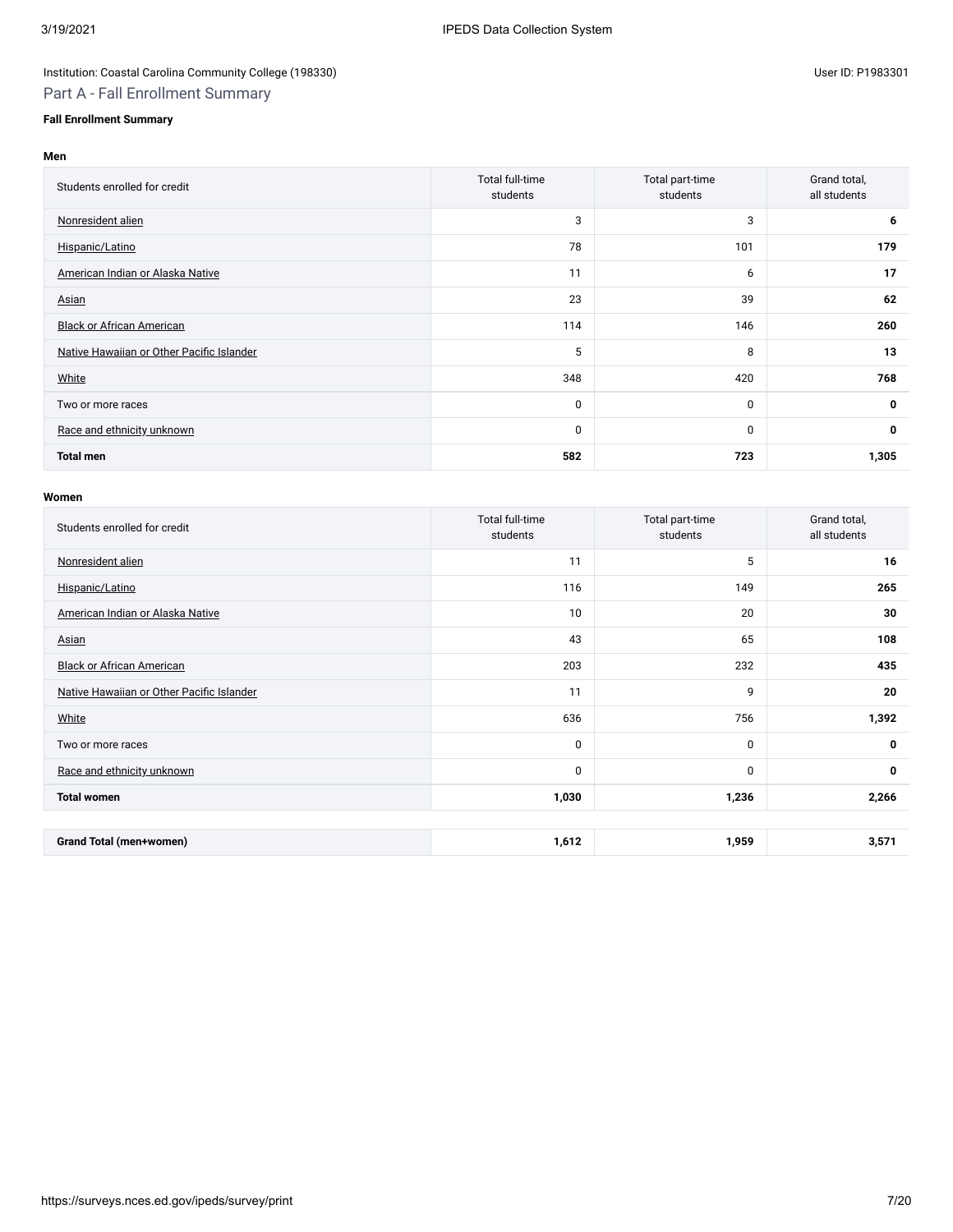## Part B - Fall Enrollment by Age and Gender for Full-time Undergraduate Students

### **Enrollment as of the institution's [official fall reporting date](javascript:openglossary(431)) or as of October 15, 2020**

NOTE: These data are **optional** this year.

| Age                                                  | Full-time Undergraduate Students |              |  |
|------------------------------------------------------|----------------------------------|--------------|--|
|                                                      | Men                              | Women        |  |
| Under 18                                             | 27                               | 48           |  |
| 18-19                                                | 173                              | 255          |  |
| $20 - 21$                                            | 104                              | 218          |  |
| $22 - 24$                                            | 67                               | 169          |  |
| 25-29                                                | 86                               | 137          |  |
| 30-34                                                | 56                               | 85           |  |
| 35-39                                                | $24\,$                           | 56           |  |
| 40-49                                                | 36                               | 44           |  |
| 50-64                                                | 9                                | 17           |  |
| 65 and over                                          | $\overline{0}$                   | $\mathbf{1}$ |  |
| Age unknown/unreported                               | 0                                | 0            |  |
| Total full-time undergraduate students (from part A) | 582                              | 1,030        |  |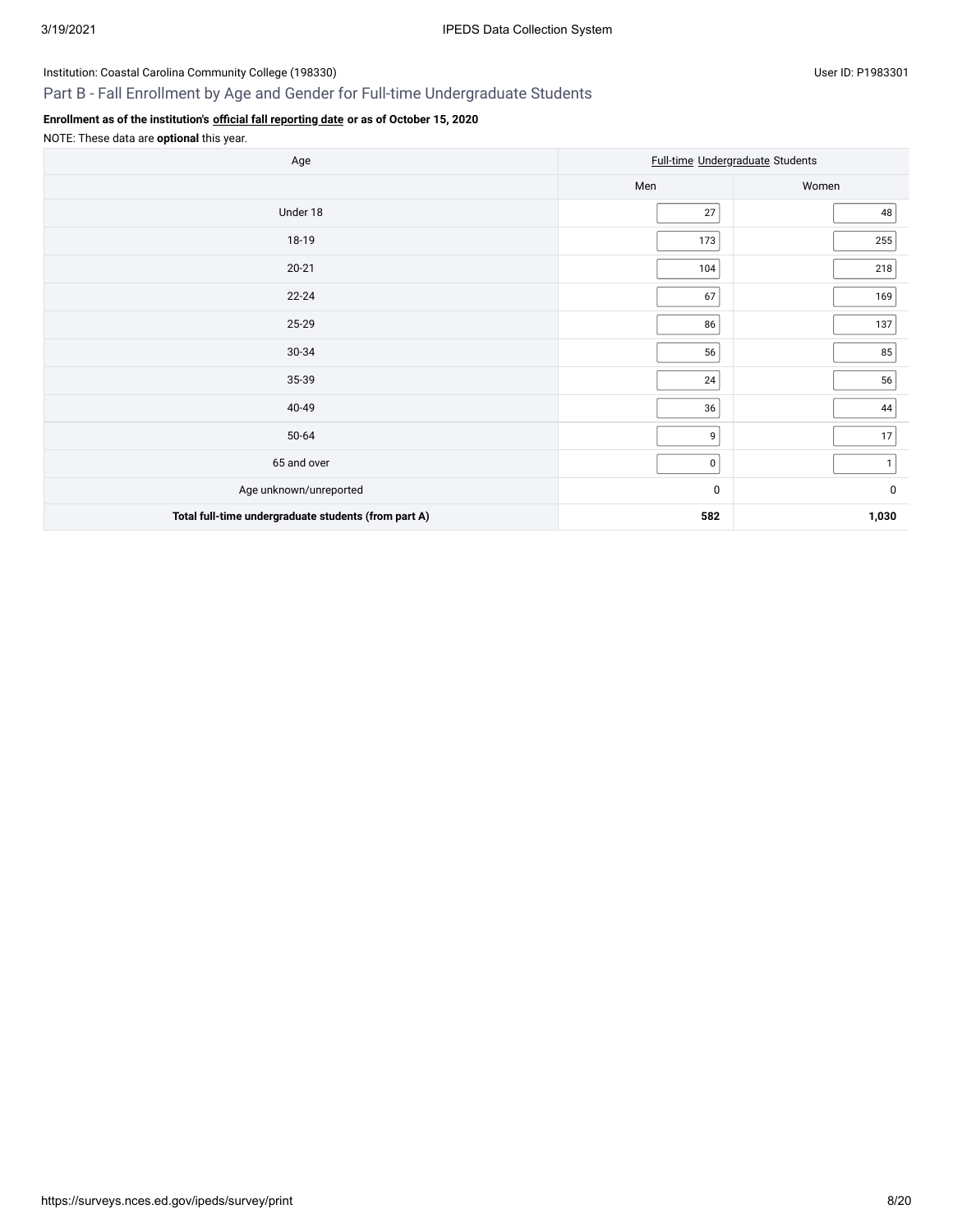## Part B - Fall Enrollment by Age and Gender for Part-time Undergraduate Students

### **Enrollment as of the institution's [official fall reporting date](javascript:openglossary(431)) or as of October 15, 2020**

NOTE: These data are **optional** this year.

| Age                                                  | Part-time Undergraduate Students |                |  |
|------------------------------------------------------|----------------------------------|----------------|--|
|                                                      | Men                              | Women          |  |
| Under 18                                             | 127                              | 258            |  |
| 18-19                                                | 118                              | 184            |  |
| $20 - 21$                                            | 111                              | 177            |  |
| $22 - 24$                                            | 145                              | 176            |  |
| 25-29                                                | 100                              | 160            |  |
| 30-34                                                | 44                               | 113            |  |
| 35-39                                                | 38                               | $73\,$         |  |
| 40-49                                                | 32                               | 64             |  |
| 50-64                                                | 8                                | 28             |  |
| 65 and over                                          | 0                                | $\mathbf{1}$   |  |
| Age unknown/unreported                               | $\pmb{0}$                        | $\overline{2}$ |  |
| Total part-time undergraduate students (from part A) | 723                              | 1,236          |  |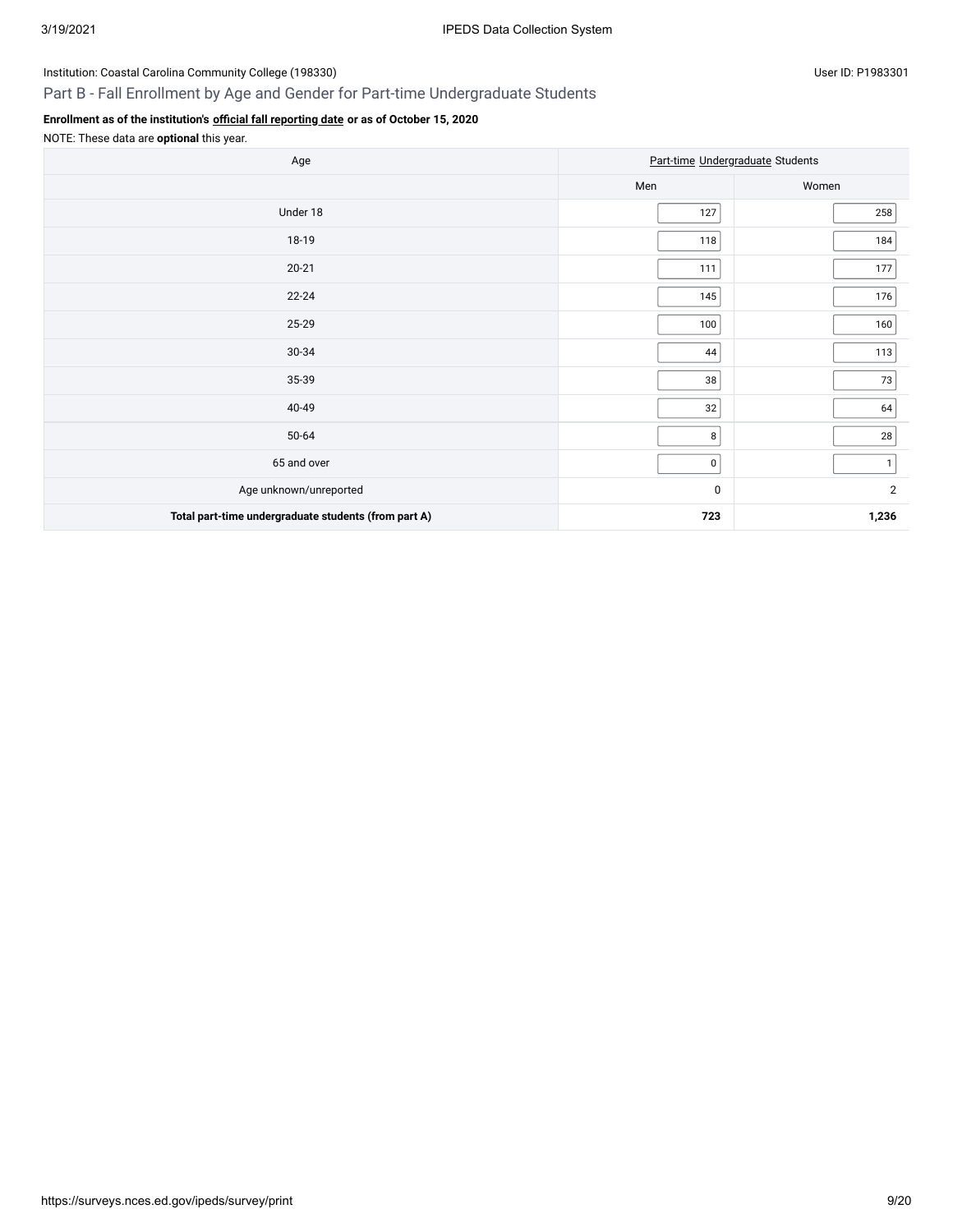### Part C - Screening Question

**Did any of your [first-time](javascript:openglossary(241)) [degree/certificate-seeking undergraduate](javascript:openglossary(171)) students (reported in Part A) enroll within 12 months of graduating high school or receiving their GED?**

- $\bigcirc$  No, we do not have any first-time students who enrolled within 12 months of their high school graduation.
- Yes, we have first-time students who enrolled within 12 months of their high school graduation.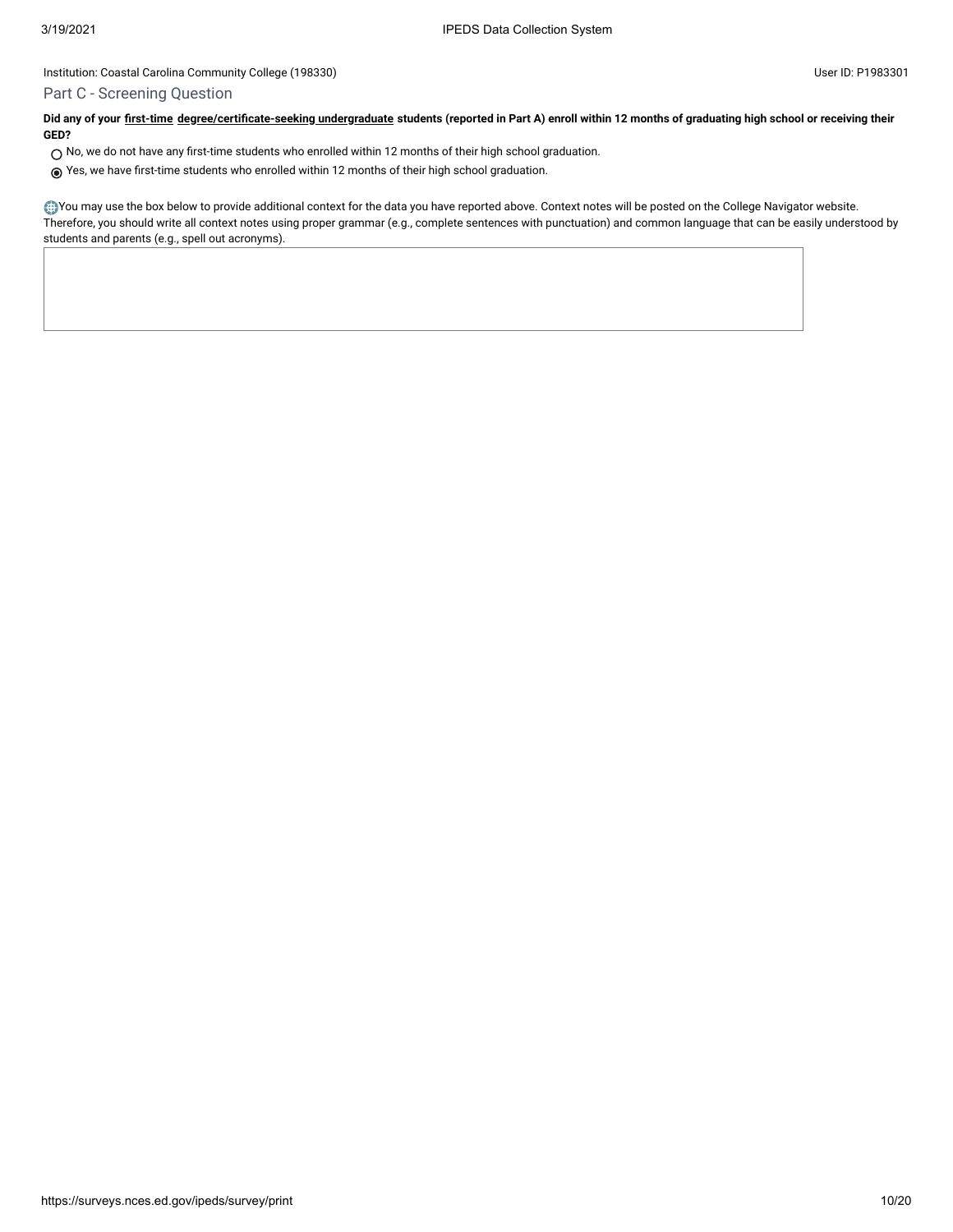### Part C - Residence of First-time Undergraduates

## **Enrollment as of the institution's [official fall reporting date](javascript:openglossary(431)) or as of October 15, 2020**

Enter **at least one** zero, where applicable, to verify that the screen has not been skipped.

| State of residence when student<br>was first admitted | FIPS Code  | <b>O</b> Total first-time<br>degree/certificate-seeking<br>undergraduates<br>(1) | Of students in column 1, those<br>who enrolled within 12 months<br>of high school graduation<br>or receiving their GED<br>(2) |
|-------------------------------------------------------|------------|----------------------------------------------------------------------------------|-------------------------------------------------------------------------------------------------------------------------------|
| Alabama                                               | 01         | $\mathbf{1}$                                                                     | $\pmb{0}$                                                                                                                     |
| Alaska                                                | 02         | 0                                                                                | $\pmb{0}$                                                                                                                     |
| Arizona                                               | 04         | $\mathbf{1}$                                                                     | $\pmb{0}$                                                                                                                     |
| Arkansas                                              | 05         | $\mathsf 0$                                                                      | $\pmb{0}$                                                                                                                     |
| California                                            | 06         | 5                                                                                | $\mathbf 2$                                                                                                                   |
| Colorado                                              | ${\bf 08}$ | $\mathbf{2}$                                                                     | $\mathbf{1}$                                                                                                                  |
| Connecticut                                           | 09         | $\mathsf 0$                                                                      | $\pmb{0}$                                                                                                                     |
| Delaware                                              | $10\,$     | $\pmb{0}$                                                                        | $\pmb{0}$                                                                                                                     |
| District of Columbia                                  | 11         | $\mathsf 0$                                                                      | $\pmb{0}$                                                                                                                     |
| Florida                                               | 12         | 3                                                                                | $\mathbf{1}$                                                                                                                  |
| Georgia                                               | 13         | $\overline{2}$                                                                   | $\pmb{0}$                                                                                                                     |
| Hawaii                                                | 15         | $\mathsf 0$                                                                      | $\pmb{0}$                                                                                                                     |
| Idaho                                                 | 16         | 0                                                                                | $\pmb{0}$                                                                                                                     |
| Illinois                                              | 17         | $\mathsf 3$                                                                      | $\pmb{0}$                                                                                                                     |
| Indiana                                               | 18         | $\pmb{0}$                                                                        | $\pmb{0}$                                                                                                                     |
| lowa                                                  | 19         | $\pmb{0}$                                                                        | $\pmb{0}$                                                                                                                     |
| Kansas                                                | 20         | 0                                                                                | $\pmb{0}$                                                                                                                     |
| Kentucky                                              | 21         | 0                                                                                | $\pmb{0}$                                                                                                                     |
| Louisiana                                             | 22         | $\pmb{0}$                                                                        | $\pmb{0}$                                                                                                                     |
| Maine                                                 | 23         | $\mathsf 0$                                                                      | $\pmb{0}$                                                                                                                     |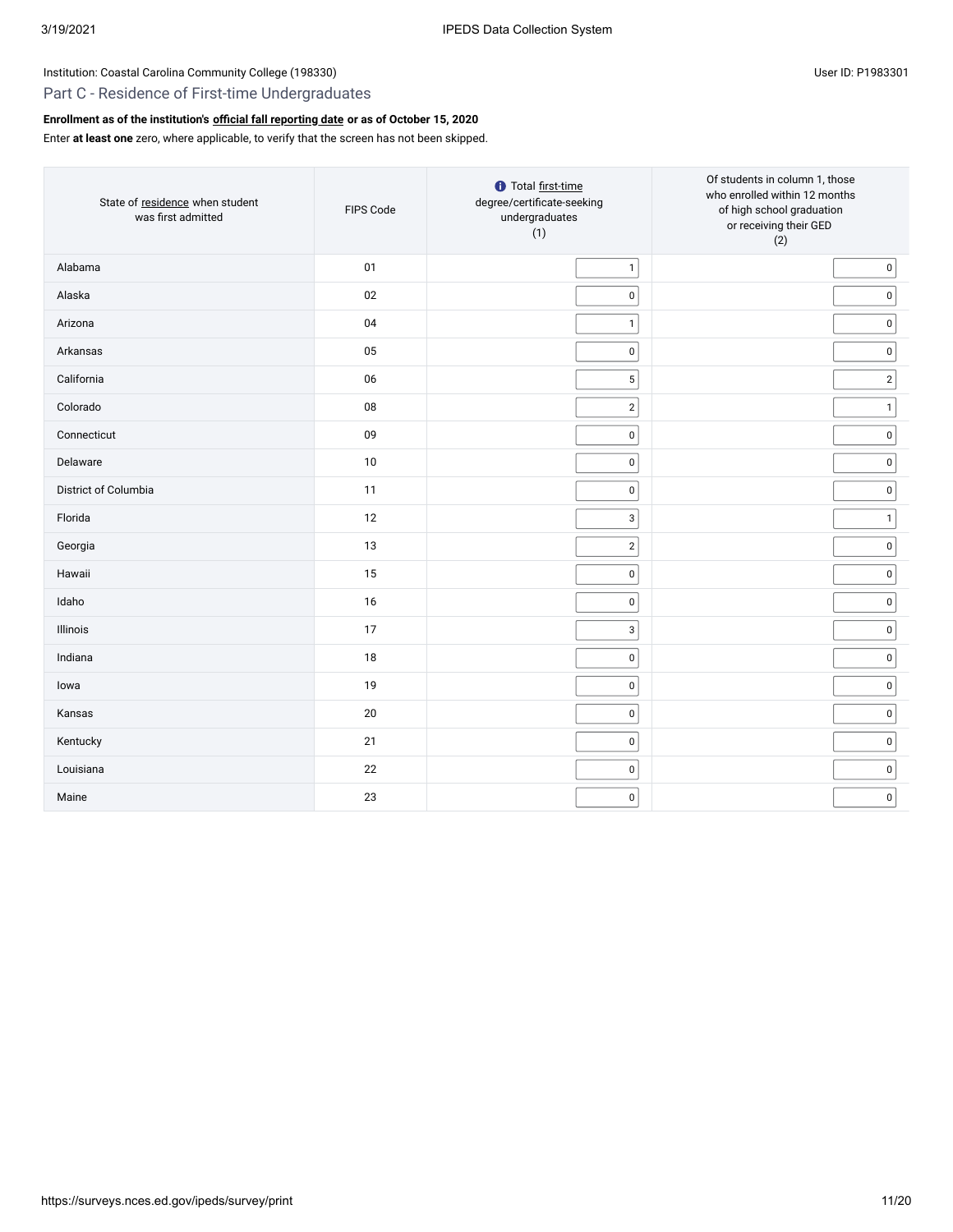### Part C - Residence of First-time Undergraduates

## **Enrollment as of the institution's [official fall reporting date](javascript:openglossary(431)) or as of October 15, 2020**

Enter **at least one** zero, where applicable, to verify that the screen has not been skipped.

| State of residence when student<br>was first admitted | FIPS Code | Total first-time<br>degree/certificate-seeking<br>undergraduates<br>(1) | Of students in column 1, those<br>who enrolled within 12 months<br>of high school graduation<br>or receiving their GED<br>(2) |
|-------------------------------------------------------|-----------|-------------------------------------------------------------------------|-------------------------------------------------------------------------------------------------------------------------------|
| Maryland                                              | 24        | $\mathbf{1}$                                                            | $\pmb{0}$                                                                                                                     |
| Massachusetts                                         | 25        | $\pmb{0}$                                                               | $\pmb{0}$                                                                                                                     |
| Michigan                                              | 26        | $\overline{2}$                                                          | $\pmb{0}$                                                                                                                     |
| Minnesota                                             | 27        | $\pmb{0}$                                                               | $\pmb{0}$                                                                                                                     |
| Mississippi                                           | 28        | $\pmb{0}$                                                               | $\pmb{0}$                                                                                                                     |
| Missouri                                              | 29        | $\overline{2}$                                                          | $\mathbf{1}$                                                                                                                  |
| Montana                                               | 30        | $\pmb{0}$                                                               | $\pmb{0}$                                                                                                                     |
| Nebraska                                              | 31        | $\pmb{0}$                                                               | $\pmb{0}$                                                                                                                     |
| Nevada                                                | 32        | $\pmb{0}$                                                               | $\pmb{0}$                                                                                                                     |
| New Hampshire                                         | 33        | $\mathbf{1}$                                                            | $\pmb{0}$                                                                                                                     |
| New Jersey                                            | 34        | $\mathbf{1}$                                                            | $\pmb{0}$                                                                                                                     |
| New Mexico                                            | 35        | $\mathbf{1}$                                                            | $\pmb{0}$                                                                                                                     |
| New York                                              | 36        | $\overline{2}$                                                          | $\pmb{0}$                                                                                                                     |
| North Carolina                                        | 37        | 621                                                                     | 396                                                                                                                           |
| North Dakota                                          | 38        | $\pmb{0}$                                                               | $\pmb{0}$                                                                                                                     |
| Ohio                                                  | 39        | $\mathsf 0$                                                             | $\pmb{0}$                                                                                                                     |
| Oklahoma                                              | 40        | $\pmb{0}$                                                               | $\pmb{0}$                                                                                                                     |
| Oregon                                                | 41        | $\mathbf{1}$                                                            | $\pmb{0}$                                                                                                                     |
| Pennsylvania                                          | 42        | $\mathbf{1}$                                                            | $\mathbf{1}$                                                                                                                  |
| Rhode Island                                          | 44        | $\pmb{0}$                                                               | $\pmb{0}$                                                                                                                     |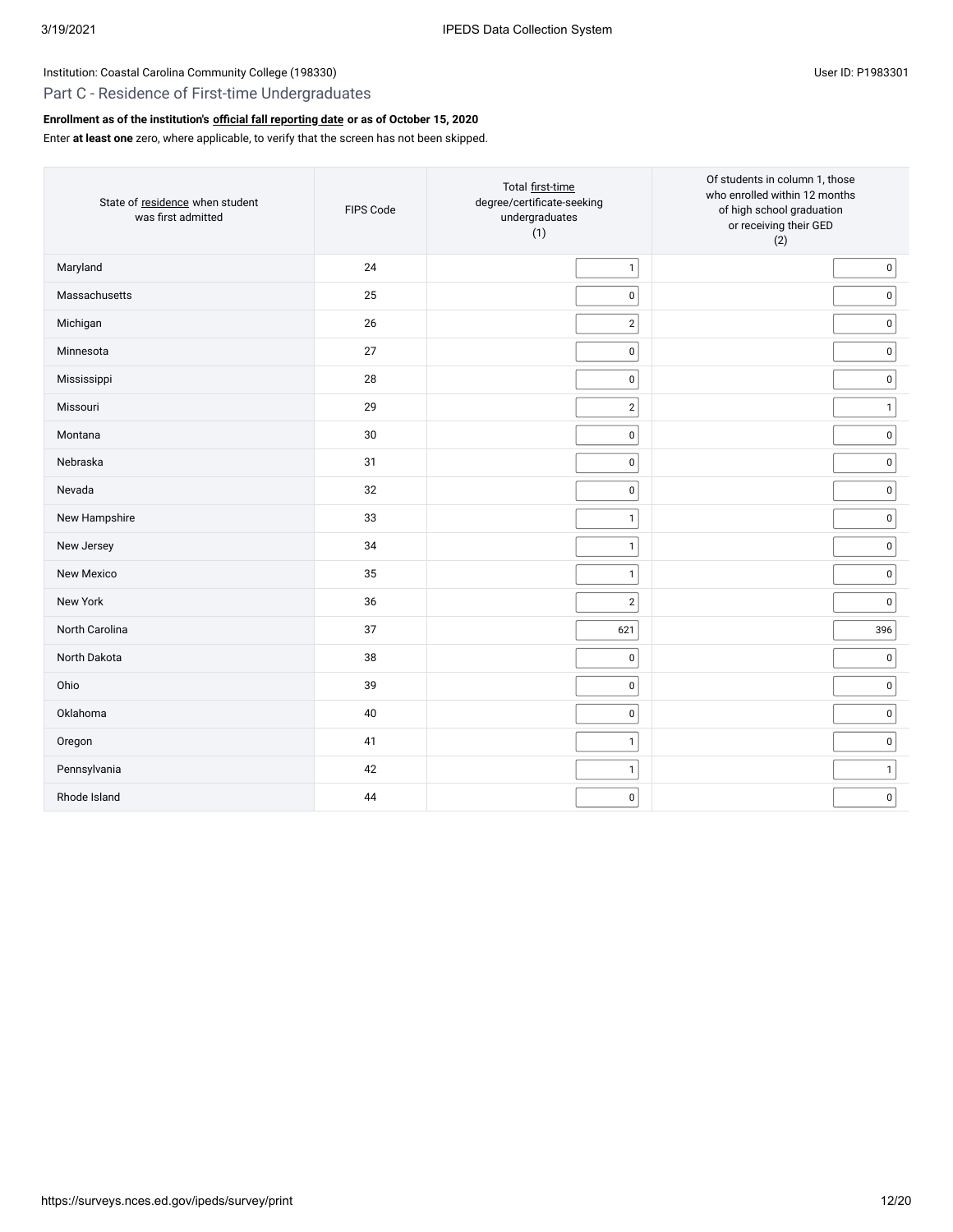### Part C - Residence of First-time Undergraduates

### **Enrollment as of the institution's [official fall reporting date](javascript:openglossary(431)) or as of October 15, 2020**

Enter **at least one** zero, where applicable, to verify that the screen has not been skipped.

| State of residence when student<br>was first admitted                    | FIPS Code | Total first-time<br>degree/certificate-seeking<br>undergraduates<br>(1) | Of students in column 1, those<br>who enrolled within 12 months<br>of high school graduation<br>or receiving their GED<br>(2) |
|--------------------------------------------------------------------------|-----------|-------------------------------------------------------------------------|-------------------------------------------------------------------------------------------------------------------------------|
| South Carolina                                                           | 45        | $\mathbf{1}$                                                            | $\pmb{0}$                                                                                                                     |
| South Dakota                                                             | 46        | $\mathsf 0$                                                             | $\mathsf 0$                                                                                                                   |
| Tennessee                                                                | 47        | $\mathsf 0$                                                             | $\mathsf 0$                                                                                                                   |
| Texas                                                                    | 48        | $\mathsf 3$                                                             | $\mathbf{1}$                                                                                                                  |
| Utah                                                                     | 49        | $\mathsf 0$                                                             | $\mathsf 0$                                                                                                                   |
| Vermont                                                                  | 50        | $\pmb{0}$                                                               | $\mathsf 0$                                                                                                                   |
| Virginia                                                                 | 51        | $\overline{4}$                                                          | $\mathbf{1}$                                                                                                                  |
| Washington                                                               | 53        | $\mathbf{1}$                                                            | $\mathsf 0$                                                                                                                   |
| West Virginia                                                            | 54        | $\mathbf 1$                                                             | $\pmb{0}$                                                                                                                     |
| Wisconsin                                                                | 55        | $\ensuremath{\mathsf{3}}$                                               | $\sqrt{2}$                                                                                                                    |
| Wyoming                                                                  | 56        | $\mathbf{1}$                                                            | $\mathsf 0$                                                                                                                   |
| <b>State Unknown</b>                                                     | 57        | $\pmb{0}$                                                               | $\pmb{0}$                                                                                                                     |
| American Samoa                                                           | 60        | $\mathsf 0$                                                             | $\mathsf 0$                                                                                                                   |
| <b>Federated States of Micronesia</b>                                    | 64        | $\mathsf 0$                                                             | $\mathsf 0$                                                                                                                   |
| Guam                                                                     | 66        | $\mathsf 0$                                                             | $\pmb{0}$                                                                                                                     |
| Marshall Islands                                                         | 68        | $\pmb{0}$                                                               | $\pmb{0}$                                                                                                                     |
| Northern Marianas                                                        | 69        | $\mathbf 0$                                                             | $\mathbf 0$                                                                                                                   |
| Palau                                                                    | 70        | $\mathbf 0$                                                             | $\mathsf 0$                                                                                                                   |
| Puerto Rico                                                              | 72        | $\mathbf 0$                                                             | $\pmb{0}$                                                                                                                     |
| Virgin Islands                                                           | 78        | $\mathsf 0$                                                             | $\mathsf 0$                                                                                                                   |
| Foreign Countries                                                        | 90        | $\mathsf 0$                                                             | $\pmb{0}$                                                                                                                     |
| Residence unknown/unreported                                             | 98        | $\mathbf 0$                                                             |                                                                                                                               |
| Total first-time degree/certificate-seeking undergraduates (from Part A) |           | 664                                                                     | 406                                                                                                                           |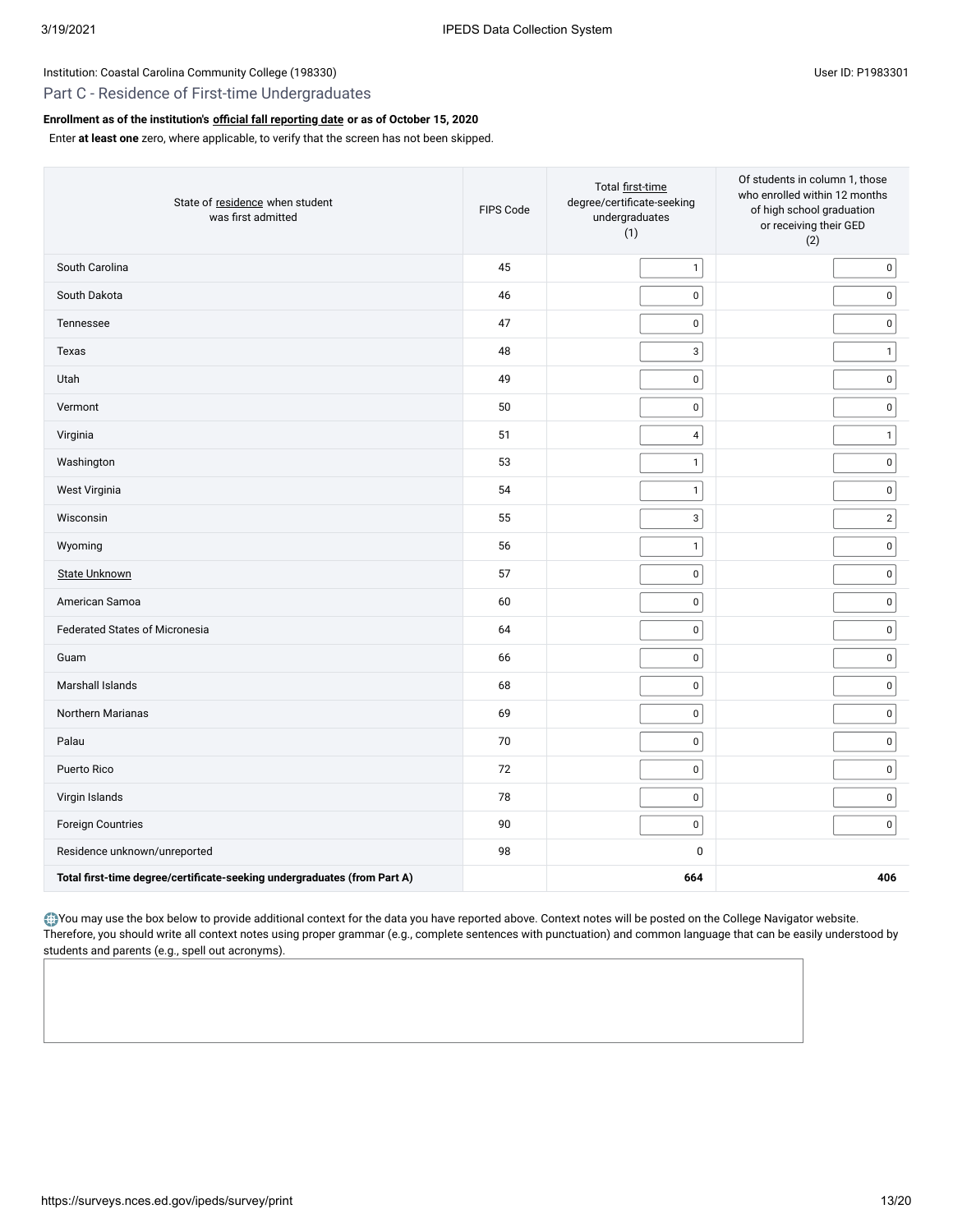## Institution: Coastal Carolina Community College (198330) and the Control of Control of the User ID: P1983301 User ID: P1983301

## Part D - Total Undergraduate Entering Class

### **Total Undergraduate Entering Class, Fall 2020**

| D <sub>1</sub> | Total full-time, first-time degree/certificate-seeking undergraduates from Part A (GR cohort)                                                                                                                                                                | 397   |
|----------------|--------------------------------------------------------------------------------------------------------------------------------------------------------------------------------------------------------------------------------------------------------------|-------|
| D <sub>2</sub> | Total first-time degree/certificate-seeking undergraduates (full-time + part-time) from Part A                                                                                                                                                               | 664   |
| D <sub>3</sub> | Total transfer-in (non-first-time entering) degree/certificate-seeking undergraduates (full-time + part-time) from Part A                                                                                                                                    | 301   |
| D <sub>4</sub> | Total non-degree/non-certificate-seeking undergraduates (full-time + part-time) from Part A                                                                                                                                                                  | 652   |
| D <sub>5</sub> | Of the total non-degree/non-certificate-seeking undergraduates displayed on line D4, the number that are new to the institution in Fall 2020                                                                                                                 | 367   |
| D <sub>6</sub> | Total entering students at the undergraduate level<br>Note: This is calculated as first-time students (line D2) + students transferring to the institution (line D3) + non-degree/non-certificate-seeking<br>undergraduates entering in Fall 2020 (line D5). | 1.332 |
| D7             | Percentage of undergraduate entering class represented by your GR cohort (line D1/line D6)                                                                                                                                                                   | 30    |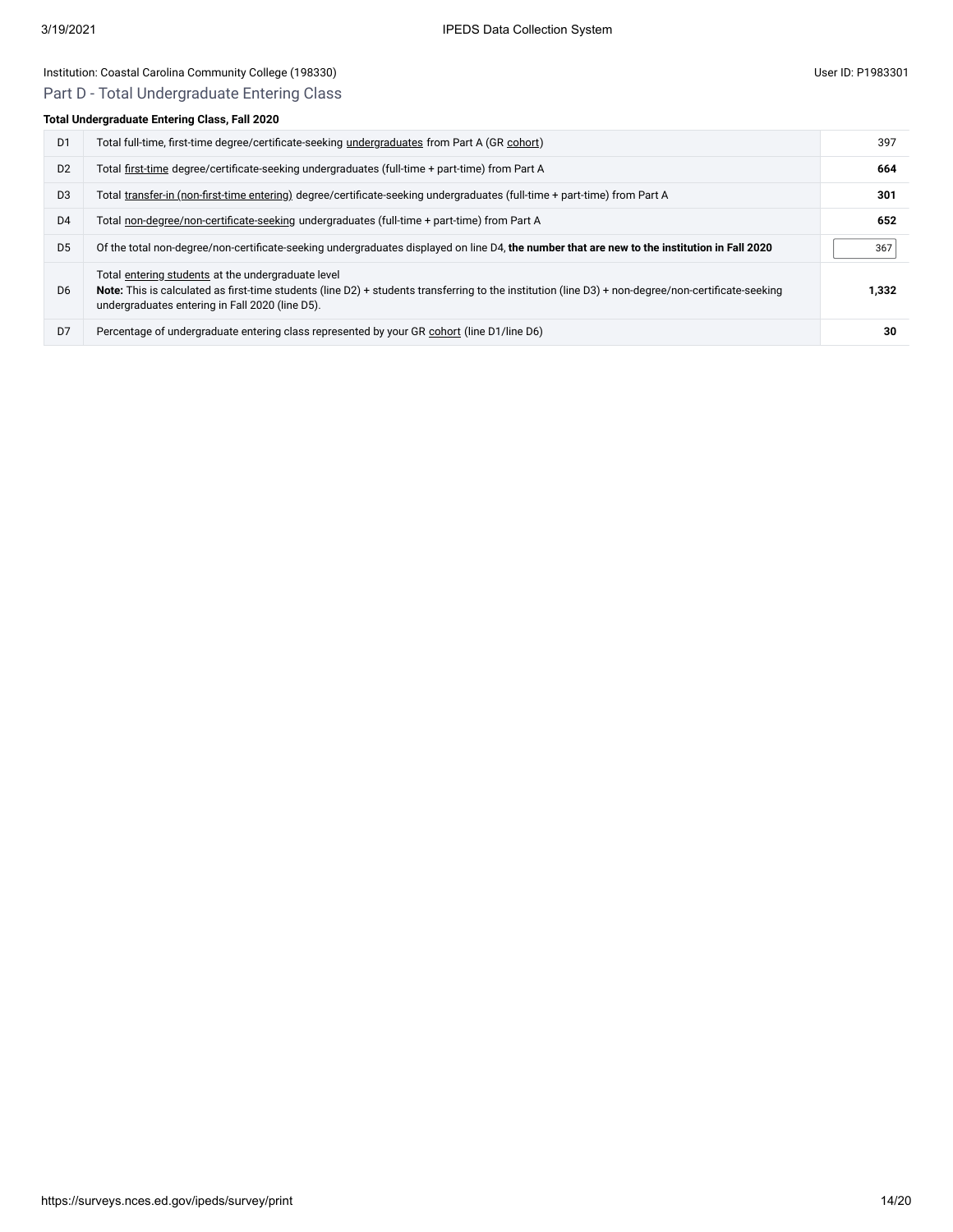#### Institution: Coastal Carolina Community College (198330) Controlled the Supervey of the USE of the USE P1983301

#### Part E - First-Time Student Cohort Retention Rates (Full-time)

#### **[Retention Rates](javascript:openglossary(772)) - Full-time, First-time Degree/Certificate-Seeking Cohort from Fall 2019**

The Fall 2019 cohort is preloaded based on data reported in the prior year Fall Enrollment survey component.

Academic reporters report retention data as of the institution's official fall reporting date or as of October 15. Program reporters determine the cohort with enrollment any time between August 1 and October 31, 2019 and retention based on August 1, 2020.

The retention rate is calculated by the system after clicking "Save" on the screen. Exclusions are subtracted from the original cohort and the resulting adjusted cohort is used for calculating the retention rate.

Retention Data Reporting Reminders:

- Include only **full-time, first-time degree/certificate-seeking** students in this cohort.
- Determine full-time using Fall 2019 attendance status (e.g., if a student was full-time in Fall 2019, report them in the full-time cohort regardless of Fall 2020 status).
- If there are no students to report in the cohort, enter zero. Do not leave the field blank.
- . Report in the exclusions box (line E2a) the number of students from the cohort who left the institution for any of the following reasons: died or were totally and permanently disabled; to
- serve in the armed forces (including those called to active duty); to serve with a foreign aid service of the Federal Government (e.g., Peace Corps); or to serve on official church missions. • Report in the inclusion box (line E2b) first-time bachelor's-seeking [study abroad](javascript:openglossary(714)) students who were excluded from the first-time cohort (line E1) but who have re-enrolled at the institution their second year.

| FULL-TIME, FIRST-TIME COHORT RETENTION:                                                                                                     | Preloaded<br>cohort |          |             | Prior year<br>data<br>(Fall 2018<br>cohort) |   |
|---------------------------------------------------------------------------------------------------------------------------------------------|---------------------|----------|-------------|---------------------------------------------|---|
| E <sub>1</sub><br>Full-time, first-time Fall 2019 cohort                                                                                    | 508                 | 508      | $\mathbf 0$ | 457                                         |   |
| E <sub>2a</sub><br><b>Exclusions from the Fall 2019 cohort</b>                                                                              |                     | $\Omega$ |             | $\mathbf{0}$                                |   |
| E <sub>2</sub> b<br>Inclusions to the Fall 2019 cohort                                                                                      |                     | 0        |             | $\mathbf{0}$                                |   |
| E <sub>3</sub><br>Adjusted Fall 2019 cohort (line E1 - E2a + E2b)                                                                           |                     | 508      |             | 457                                         |   |
| E4<br>Students from Fall 2019 cohort who are still enrolled + students from Fall 2019 cohort who completed<br>their program as of Fall 2020 |                     | 329      | $\mathbf 0$ | 284                                         |   |
| E <sub>5</sub><br>Full-time, first-time Fall 2019 cohort retention rate (line E4 / line E3)                                                 |                     | 65       | %           | 62                                          | % |

The notes below provide context for the data you've reported above and **may** be posted on the College Navigator website.

Choose one option that best explains your data or choose "Non-applicable" if you do not wish to provide context notes. If none of the options provided explain your institution's data, then choose "Other" and write your own context notes. Therefore, you should write all context notes using proper grammar (e.g., complete sentences with punctuation) and common language that can be easily understood by students and parents (e.g., spell out acronyms).

Not Applicable

https://surveys.nces.ed.gov/ipeds/survey/print 15/20

 $\overline{\phantom{0}}$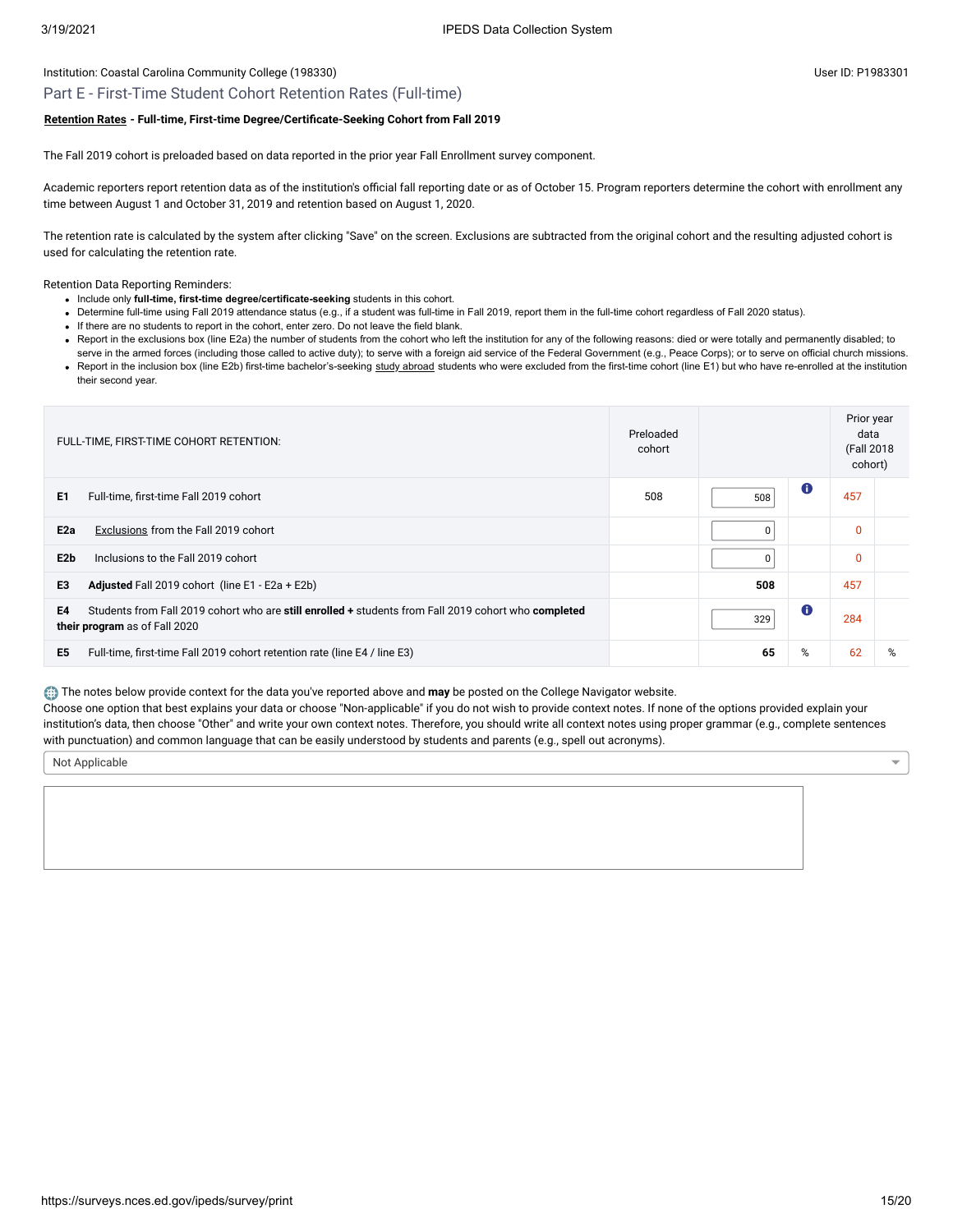#### Institution: Coastal Carolina Community College (198330) Controlled the Supervey of the USE of the USE P1983301

### Part E - First-Time Student Cohort Retention Rates (Part-time)

#### **[Retention Rates](javascript:openglossary(772)) - Part-time, First-time Degree/Certificate-Seeking Cohort from Fall 2019**

The Fall 2019 cohort is preloaded based on data reported in the prior year Fall Enrollment survey component.

Academic reporters report retention data as of the institution's official fall reporting date or as of October 15. Program reporters determine the cohort with enrollment any time between August 1 and October 31, 2019 and retention based on August 1, 2020.

The retention rate is calculated by the system after clicking "Save" on the screen. Exclusions are subtracted from the original cohort and the resulting adjusted cohort is used for calculating the retention rate.

Retention Data Reporting Reminders:

- Include only part-time, first-time degree/certificate-seeking students in this cohort.
- Determine part-time using Fall 2019 attendance status (e.g., if a student was part-time in Fall 2019, report them in the part-time cohort regardless of their Fall 2020 status).
- If there are no students to report in the cohort, enter zero. Do not leave the field blank.
- Report in the exclusions box (line E7a) the number of students from the cohort who left the institution for any of the following reasons: died or were totally and permanently disabled; to
- serve in the armed forces (including those called to active duty); to serve with a foreign aid service of the Federal Government (e.g., Peace Corps); or to serve on official church missions. . Report in the inclusion box (line E7b) first-time bachelor's-seeking [study abroad](javascript:openglossary(714)) students who were excluded from the first-time cohort (line E6) but who have re-enrolled at the institution their second year.

| PART-TIME, FIRST-TIME COHORT RETENTION:                                                                                                     | Preloaded<br>cohort |     |           | Prior year<br>data<br>(Fall 2018<br>cohort) |   |
|---------------------------------------------------------------------------------------------------------------------------------------------|---------------------|-----|-----------|---------------------------------------------|---|
| E6<br>Part-time, first-time Fall 2019 cohort                                                                                                | 230                 | 230 | $\bullet$ | 234                                         |   |
| E7a<br>Exclusions from the Fall 2019 cohort                                                                                                 |                     | 0   |           | $\mathbf{0}$                                |   |
| E7b<br>Inclusions to the Fall 2019 cohort                                                                                                   |                     | 0   |           | $\mathbf{0}$                                |   |
| E8<br>Adjusted Fall 2019 cohort (line E6 - E7a + E7b)                                                                                       |                     | 230 |           | 234                                         |   |
| E9<br>Students from Fall 2019 cohort who are still enrolled + students from Fall 2019 cohort who completed<br>their program as of Fall 2020 |                     | 84  | O         | 73                                          |   |
| E <sub>10</sub><br>Part-time, first-time Fall 2019 cohort retention rate (line E9 / line E8)                                                |                     | 37  | %         | 31                                          | % |

The notes below provide context for the data you've reported above and **may** be posted on the College Navigator website.

Choose one option that best explains your data or choose "Non-applicable" if you do not wish to provide context notes. If none of the options provided explain your institution's data, then choose "Other" and write your own context notes. Therefore, you should write all context notes using proper grammar (e.g., complete sentences with punctuation) and common language that can be easily understood by students and parents (e.g., spell out acronyms).

Not Applicable

https://surveys.nces.ed.gov/ipeds/survey/print 16/20

 $\overline{\phantom{0}}$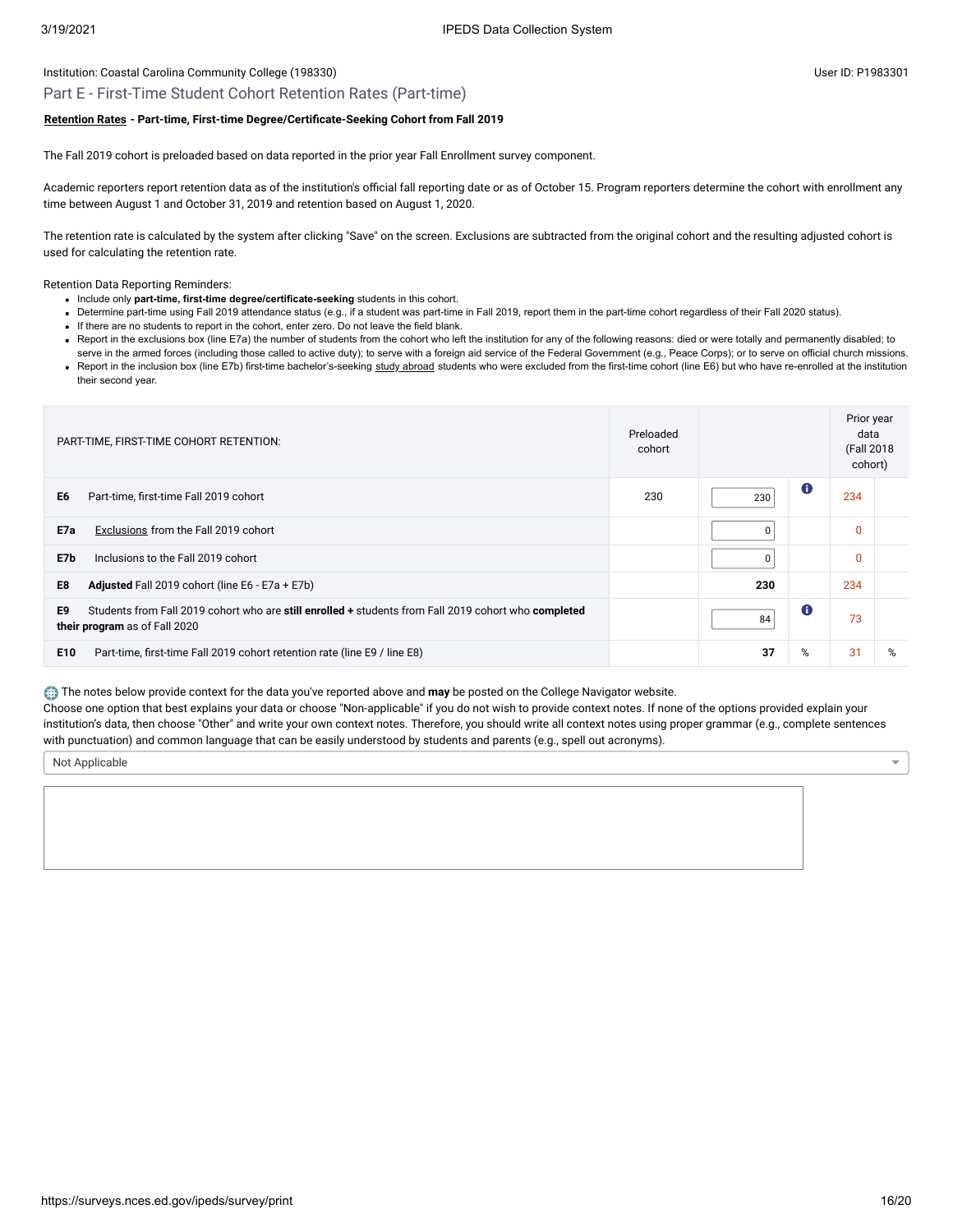### Institution: Coastal Carolina Community College (198330) User ID: P1983301 Part F - Student-to-Faculty Ratio

#### **Student-to-Faculty Ratio**

Please provide your institution's student-to-faculty ratio (i.e., student-to-instructional staff) for undergraduate programs for Fall 2020. The student-to-faculty ratio and any accompanying context that is provided will be displayed on College Navigator.

Note: Logic in this item is similar to item I-2 from the Common Data Set data collection.

Click [here](javascript:openEFworksheet(2)) to use a worksheet to help you determine the student-to-faculty ratio

Student-to-faculty ratio 14 to 1 Student-to-faculty ratio prior year 14 to 1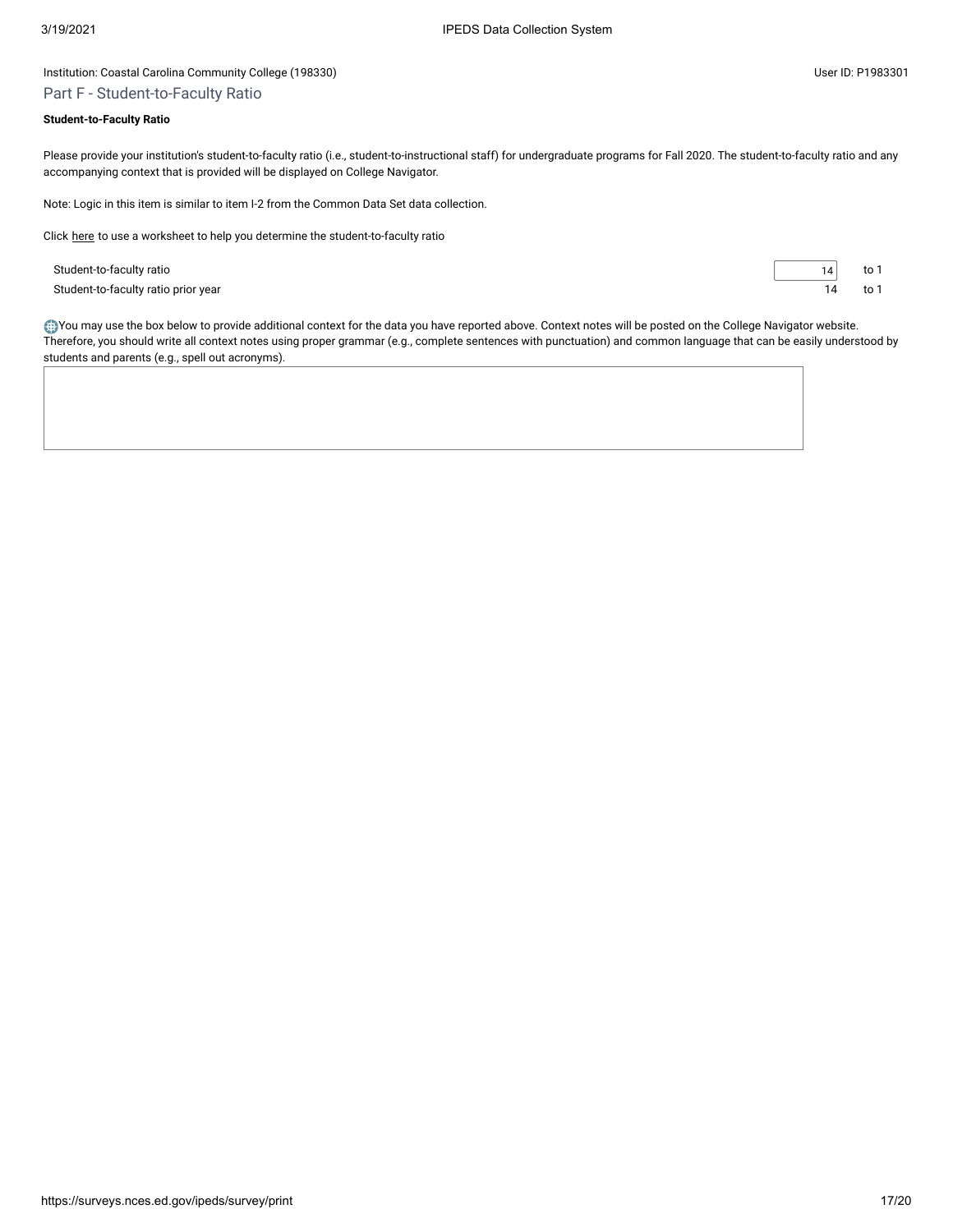# Prepared by

Reporting Reminders:

- The name of the preparer is being collected so that we can follow up with the appropriate person in the event that there are questions concerning the data.
- The Keyholder will be copied on all email correspondence to other preparers.
- The time it took to prepare this component is being collected so that we can continue to improve our estimate of the reporting burden associated with IPEDS.
- Please include in your estimate the time it took for you to review instructions, query and search data sources, complete and review the component, and submit the data through the Data Collection System.
- Thank you for your assistance.

| This survey component was prepared by: |        |                           |  |                          |   |                   |
|----------------------------------------|--------|---------------------------|--|--------------------------|---|-------------------|
| ◉                                      |        | Keyholder                 |  | <b>SFA Contact</b>       | ر | <b>HR Contact</b> |
| O                                      |        | <b>Finance Contact</b>    |  | Academic Library Contact | O | Other             |
|                                        | Name:  | Mary Carr                 |  |                          |   |                   |
|                                        | Email: | carrm@coastalcarolina.edu |  |                          |   |                   |
|                                        |        |                           |  |                          |   |                   |

How many staff from your institution only were involved in the data collection and reporting process of this survey component?

3.00 Number of Staff (including yourself)

How many hours did you and others from your institution only spend on each of the steps below when responding to this survey component? Exclude the hours spent collecting data for state and other reporting purposes.

| Staff member  | <b>Collecting Data Needed</b> | Revising Data to Match<br><b>Entering Data</b><br><b>IPEDS Requirements</b> |       | Revising and Locking Data |
|---------------|-------------------------------|-----------------------------------------------------------------------------|-------|---------------------------|
| Your office   | 3.00                          | 3.00                                                                        | 3.00  | hours                     |
|               | hours                         | hours                                                                       | hours | 3.00                      |
| Other offices | hours                         | hours                                                                       | hours | hours                     |
|               | 3.00                          | 3.00                                                                        | 3.00  | 3.00                      |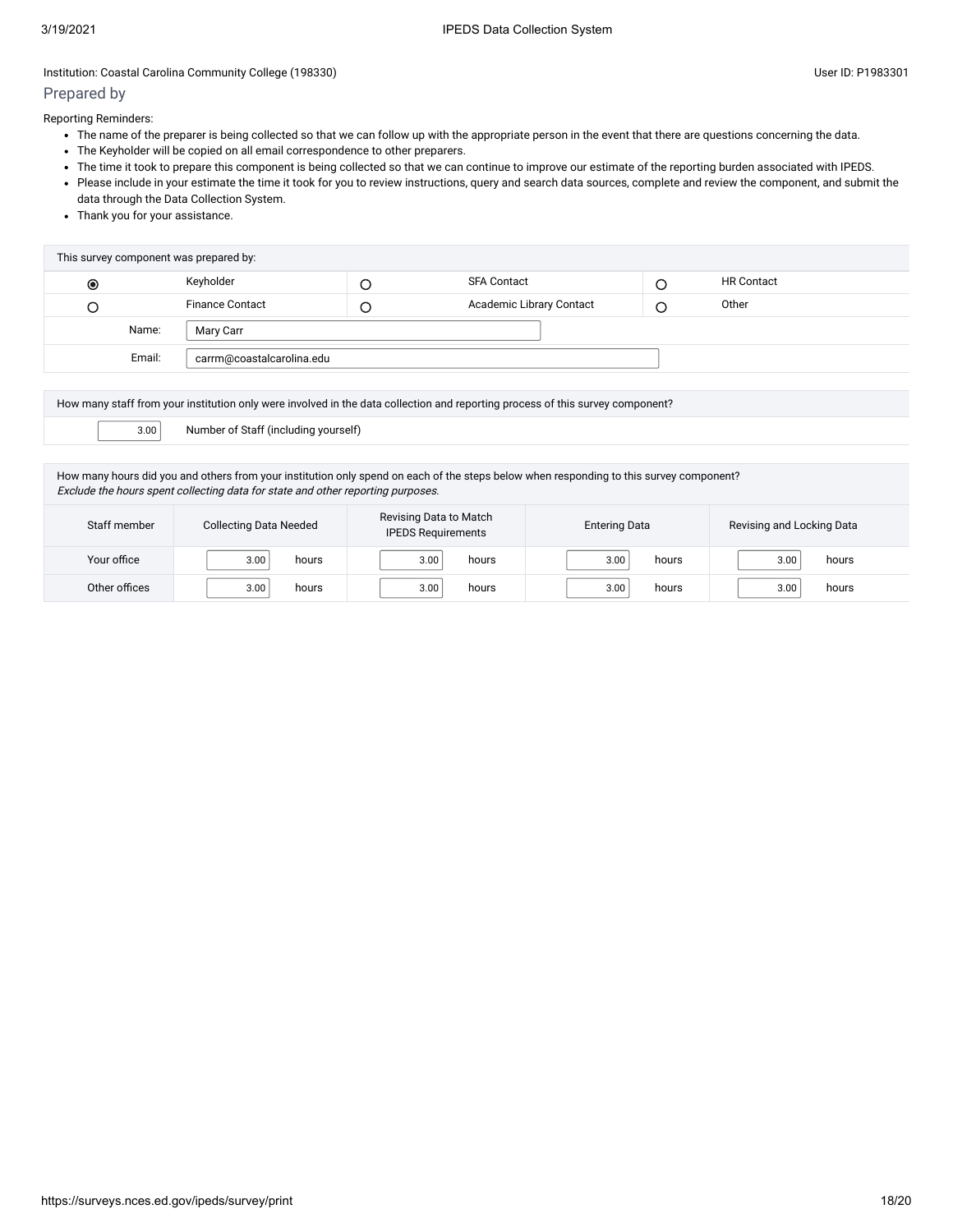## Summary

### **Fall Enrollment Survey Summary**

IPEDS collects important information regarding your institution. All data reported in IPEDS survey components become available in the IPEDS Data Center and appear as aggregated data in various Department of Education reports. Additionally, some of the reported data appears specifically for your institution through the College Navigator website and is included in your institution's Data Feedback Report (DFR). The purpose of this summary is to provide you an opportunity to view some of the data that, when accepted through the IPEDS quality control process, will appear on the College Navigator website and/or your DFR. College Navigator is updated approximately three months after the data collection period closes and Data Feedback Reports will be available through the Data [Center](https://nces.ed.gov/ipeds/use-the-data) and sent to your institution's CEO in November 2020.

Please review your data for accuracy. If you have questions about the data displayed below after reviewing the data reported on the survey screens, please contact the IPEDS Help Desk at: 1-877-225-2568 or [ipedshelp@rti.org.](mailto:ipedshelp@rti.org)

## Less-Than-Four-Year Institutions

| <b>Total enrollment</b><br>3,571                                                  |         |  |  |  |
|-----------------------------------------------------------------------------------|---------|--|--|--|
| Transfer-in enrollment                                                            | 301     |  |  |  |
|                                                                                   |         |  |  |  |
| Student-to-faculty ratio                                                          | 14 to 1 |  |  |  |
|                                                                                   |         |  |  |  |
| <b>Undergraduate Student Characteristics</b>                                      |         |  |  |  |
| Percent of undergraduates who are female                                          | 63%     |  |  |  |
| Percent of undergraduates who are full-time                                       | 45%     |  |  |  |
|                                                                                   |         |  |  |  |
| Percent of undergraduates by race/ethnicity:                                      |         |  |  |  |
| American Indian or Alaska Native<br>1%                                            |         |  |  |  |
| Asian                                                                             |         |  |  |  |
| <b>Black or African American</b><br>19%                                           |         |  |  |  |
| Hispanic/Latino                                                                   |         |  |  |  |
| Native Hawaiian or Pacific Islander                                               | 1%      |  |  |  |
| White                                                                             | 60%     |  |  |  |
| Two or More Races                                                                 | 0%      |  |  |  |
| Race and ethnicity unknown                                                        |         |  |  |  |
| Nonresident alien                                                                 | 1%      |  |  |  |
| Percent of first-time degree/certificate seeking students from in state           | 94%     |  |  |  |
| Percent of first-time degree/certificate seeking students from out-of-state       |         |  |  |  |
| Percent of first-time degree/certificate seeking students from foreign countries  |         |  |  |  |
| Percent of first-time degree/certificate seeking students residency unknown<br>0% |         |  |  |  |

| <b>Undergraduate Retention and Graduation Rate Cohort</b>    |     |  |  |  |
|--------------------------------------------------------------|-----|--|--|--|
| First-time, full-time student retention rate<br>65%          |     |  |  |  |
| First-time, part-time retention rate                         | 37% |  |  |  |
|                                                              |     |  |  |  |
| Graduation rate cohort as percent of total entering students | 30% |  |  |  |